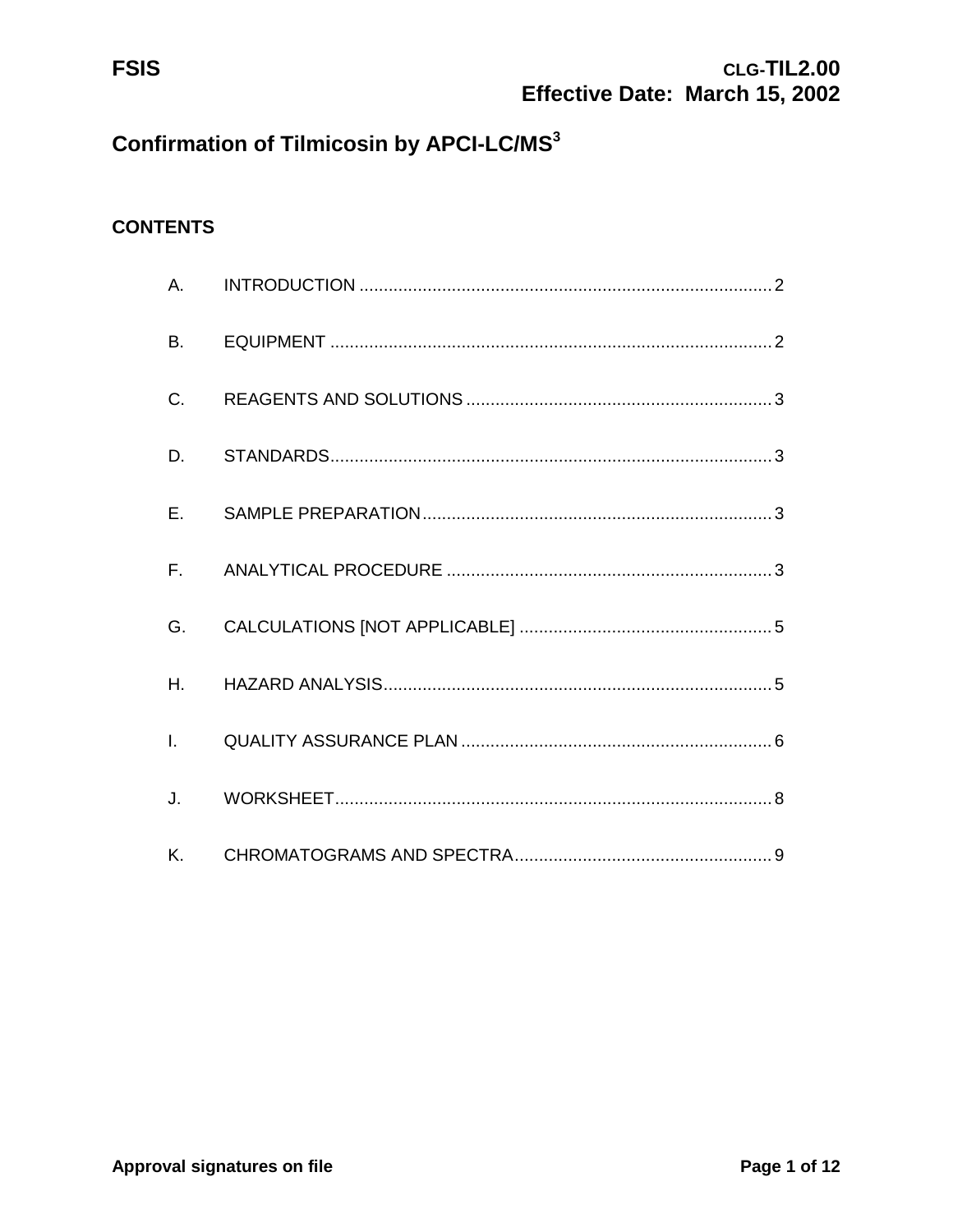#### **A. INTRODUCTION**

#### 1. Theory and Structures

This procedure utilizes extracts from the determinative procedure (CLG-TIL1). The sample is diluted with 20/80 acetonitrile/water + 0.05% TFA solution and analyzed by APCI-LC/MS<sup>3</sup>. The positive ion MS<sup>1</sup> spectrum produces a protonated ion for tilmicosin-869 Da. This ion becomes the precursor ion for the  $MS<sup>2</sup>$  scan which produces mainly an ion at 696 Da (869 minus the-amino sugar). This ion (696) becomes the second precursor for the  $MS<sup>3</sup>$  scan which produces a number of fragment ions including the aglycone at 522 Da. Not only is the  $MS<sup>3</sup>$  scan (190-875 Da.) used for confirmation but the ion ratio of 678/522 is utilized as well.



Tilmicosin 869.5717 (M+ H)

#### 2. Applicability

This method is applicable to beef liver.

#### **B. EQUIPMENT**

- 1. Apparatus
	- a. H.P. model 1050 HPLC equipped with a quaternary pump and auto-injector.
	- b. Thermo-Finnigan LCQ LC/MS equipped with an APCI inlet.
	- c. Analytical column Zorbax-2.1x50 mm SB-Aq-5µ particle size.
	- d. Guard column is a 0.5µ frit.
	- NOTE: An equivalent may be substituted for any apparatus listed above.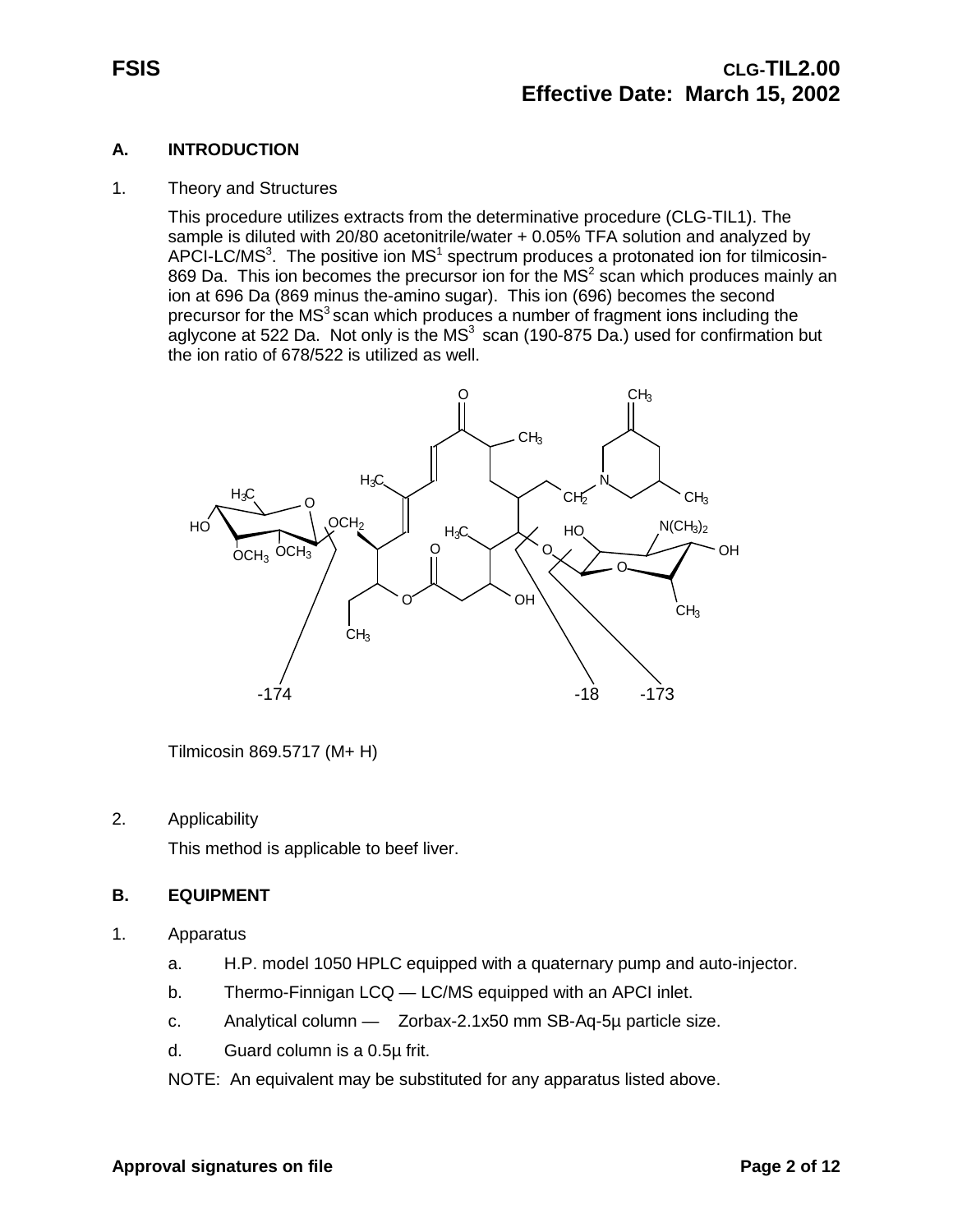#### **C. REAGENTS AND SOLUTIONS**

- 1. Reagents
	- a. Water—HPLC Grade.
	- b. Acetonitrile— Burdick & Jackson HPLC quality.
	- c. Trifluroacetic acid (TFA)— Sigma-T-6508.
- 2. Mobile phase solutions
	- a. Mobile phase A (20/80 acetonitrile/water + 0.05% TFA)— Mix 200 ml of acetonitrile with 800 ml deionized water and 0.5 ml TFA.
	- b. Mobile Phase B (40/60 acetonitrile/water + 0.05% TFA)— Mix 400 ml of acetonitrile with 600 ml deionized water and 0.5 ml TFA.
	- c. Mobile Phase C (95/5 acetonitrile/water + 0.05% TFA)— Mix 950 ml of acetonitrile with 50 ml of deionized water and 0.5 ml TFA.

NOTE: An equivalent may be substituted for any reagent or solution listed above.

#### **D. STANDARDS**

- 1. Tilmicosin primary standard is available from Elanco Animal Health, a Division of Eli Lilly and Company, Greenfield, IN 46140-0708.
- 2. The Tilmicosin primary standard should be dried according to the following procedure immediately prior to use: Weigh approximately 40 mg of the standard into an actinic glass bottle; remove the lid and cover the mouth of the bottle with a piece of filter paper, secured with a rubber band; and place the bottle in a vacuum oven for three hours at 60 °C and a vacuum of 26 inches of mercury. After at least three hours, remove the primary standard from the oven and let cool to room temperature in a dessicator.

#### **E. SAMPLE PREPARATION**

- 1. The remaining extract from the determinative procedure (CLG-TIL1) is centrifuged @ 2500 rpm. for 5 min.
- 2. The extract is then diluted 1:1 with Mobile phase A and filtered through a 0.2µ nylon or ptfe Acrodisc into a 2 ml autosampler vial. Additional dilutions may be necessary.

#### **F. ANALYTICAL PROCEDURE**

- 1. Data Acquisition
	- a. HPLC Conditions

The following are examples of HPLC Conditions. The analyst should optimize these parameters for the instrument being used.

Flow rate 0.6ml/min.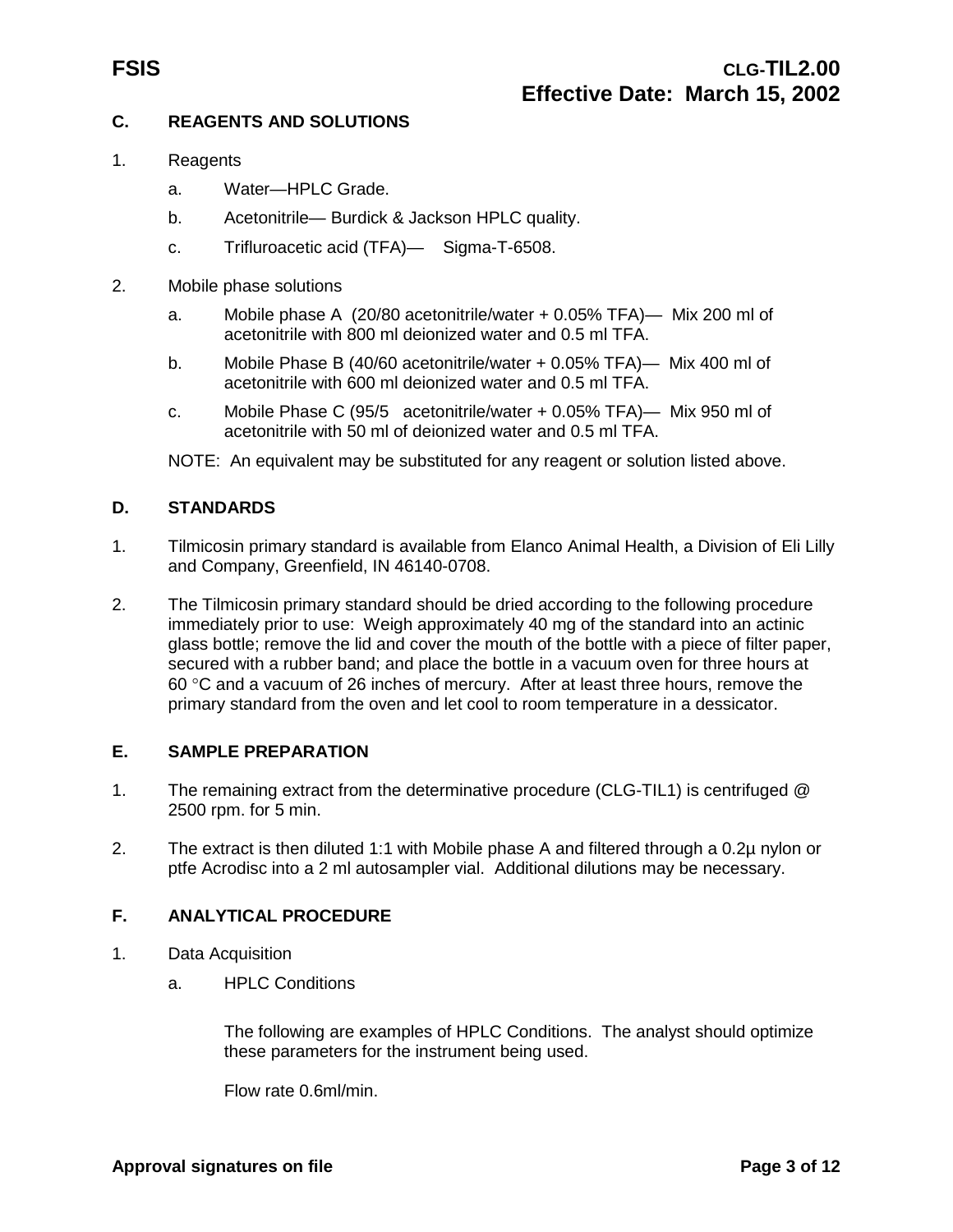Mobile phase gradient profile

| $0.00$ min. | 100% Mobile phase A |
|-------------|---------------------|
| 8.00 min.   | 100% Mobile phase B |
| 8.01 min.   | 100% Mobile phase C |
| 12.00 min.  | 100% Mobile phase C |
| 12.01 min.  | 100% Mobile phase A |
| 17.00 min.  | 100% mobile phase A |

b. MS Parameters

The following are examples of MS parameters. The analyst should optimize these parameters for the instrument being used.

| <b>APCI</b> interface Parameters |                                           |
|----------------------------------|-------------------------------------------|
| Vap. Temp                        | $470^{\circ}$ C                           |
| Sheath flow                      | 60 (unit of measure set by instrument)    |
| <b>Auxiliary flow</b>            | (unit of measure set by instrument)<br>5. |
| Discharge current                | $5 \mu A$                                 |
| Capillary temp.                  | $160^{\circ}$ C                           |
| Capillary voltage                | 25 v                                      |
| Tube lens offset                 | 2.0 <sub>v</sub>                          |
| Acquisition parameters           |                                           |
| Microscans                       | 2                                         |
| Injection time                   | 200 ms                                    |

Precursor ions, isolation width, relative collision energy 869, 1.5, 33 696, 1.5, 35 Selected ions in  $MS<sup>3</sup>$  for ratioing---678,522.

- c. MS Optimization
	- i. Averaged 'background spectrum' is taken and compared to previous run.
	- ii. Pure standard of tilmicosin is injected by flow injection to determine exact mass taken for precursor ion scans. 2-5µl of a 2.5µg/ml solution in methanol of tilmicosin is injected under  $MS<sup>1</sup>$  scanning conditions and the centroid of the 896 ion determined. Next, the same solution is injected under  $MS<sup>2</sup>$  scanning conditions using the 896 ion as precursor, and the centroid of the product ion at 696 determined.
	- iii  $\blacksquare$  A characteristic MS<sup>3</sup> full scan should be obtained using the 696 ion as precursor.
	- iv. The ion ratio 678/522 should be computed.
- 2. Confirmation Criteria
	- a. Retention time of unknown should be within  $\pm$  5% of the pure standard.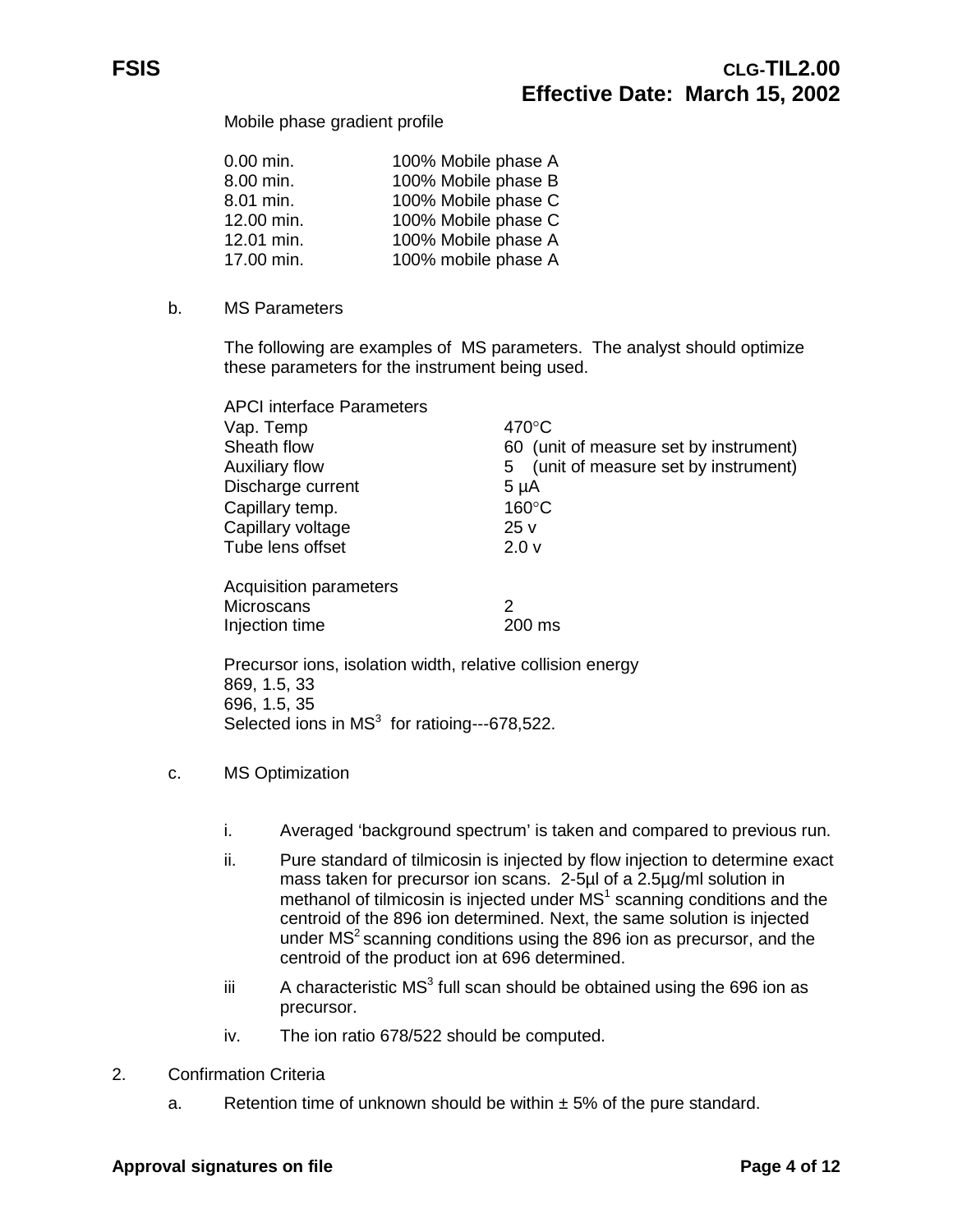## **FSIS CLG-TIL2.00 Effective Date: March 15, 2002**

- b. A reasonable match should exist between the  $MS<sup>3</sup>$  full scan of unknown and that of the pure standard. A reasonable match is defined as no large abundances of ions in the sample not found in the standard.
- c. The ion ratio 678/522 of the unknown should match that of the pure standard. within  $\pm$  20% relative.
- d. Tissue blank has no confirmable target compound.
- 3. Operational criteria for sample repeat injection
	- a. For unknown samples that will not confirm in the initial analyses and the system suitability has not been compromised, repeat the injection. Subsequently, an injection of the pure standard is made.
	- b. If upon re-injection the sample still fails to confirm, repeat the extraction using the determinative method.
	- c. If upon re-extraction the sample fails the confirmation, the sample should be reported out as non-detected for tilmicosin.
- 4. Sample Chromatograms and Spectra

Refer to Section K, "Chromatograms and Spectra"

#### **G. CALCULATIONS [Not Applicable]**

#### **H. HAZARD ANALYSIS**

- 1. Method Title Confirmation of Tilmicosin by APCI-LC/MS
- 2. Required Protective Equipment Safety glasses, plastic gloves, and laboratory coat.
- 3. Hazards

| Reagents                                  | Hazard                                                                                                                                                                                                                      | Recommended<br><b>Safety Procedures</b>                                                                    |
|-------------------------------------------|-----------------------------------------------------------------------------------------------------------------------------------------------------------------------------------------------------------------------------|------------------------------------------------------------------------------------------------------------|
| Tilmicosin                                | Allergen. Eye irritant. May<br>cause increased heart rate.                                                                                                                                                                  | Wear plastic gloves, lab coat, & eye<br>protection.                                                        |
| Acetonitrile                              | Highly flammable. Explosive<br>hazard. Vapors mixed with<br>air will explode if ignited.<br>Irritating to skin and mucous<br>membranes. Inhalation of<br>high concentrations will cause<br>narcosis and<br>unconsciousness. | Keep tightly closed and away from<br>fire. Use under a fume hood.<br>Avoid breathing vapors.               |
| <b>Trifluoroacetic</b><br>Anhydride (TFA) | Flammable and corrosive,<br>may cause skin or<br>respiratory irritation.                                                                                                                                                    | Avoid contact or prolonged<br>exposure to vapors. Work in a<br>fume hood. Keep away from flame<br>or heat. |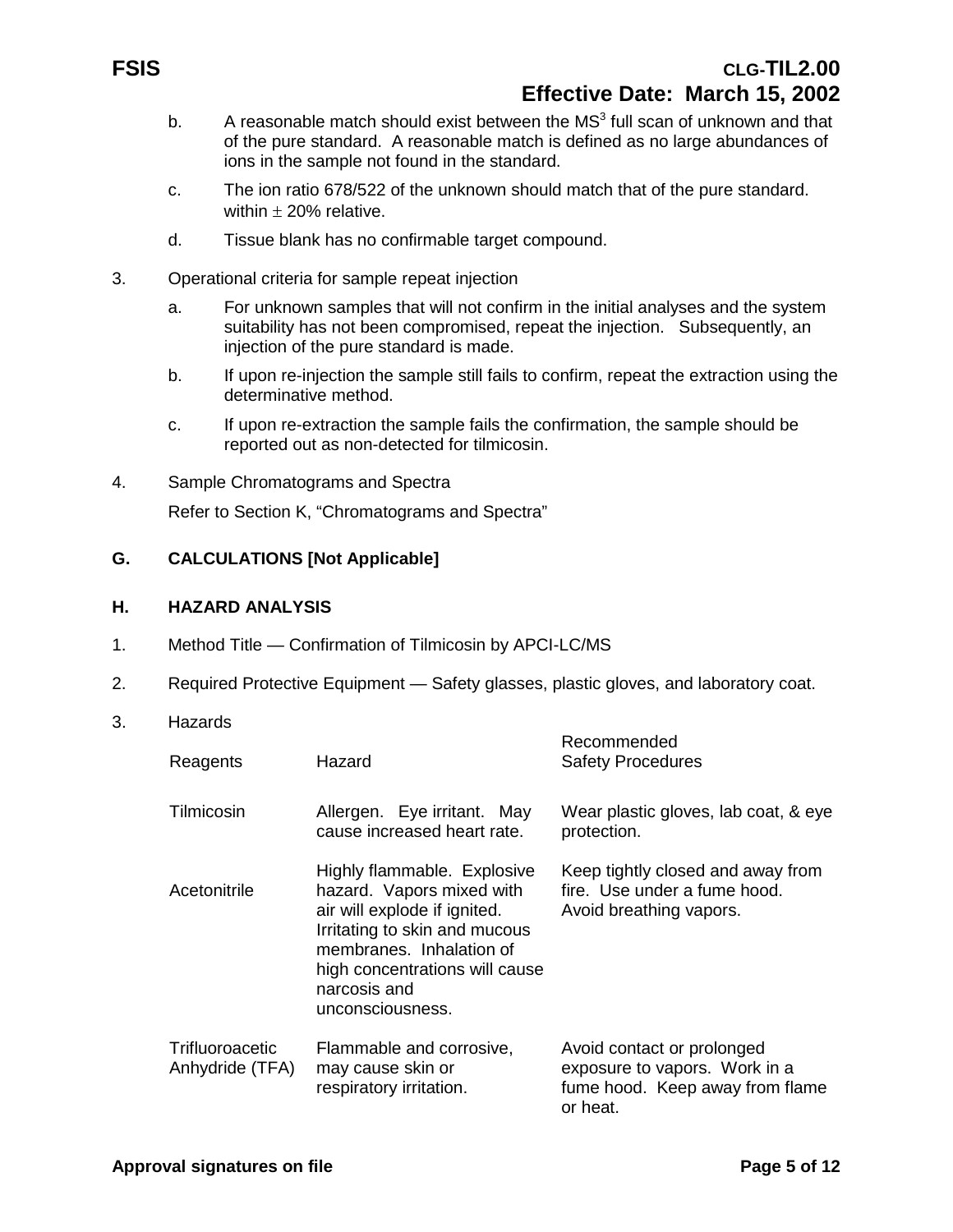4. Disposal Procedures

| Reagents         | Hazard    | <b>Recommended Safety Procedures</b>                                                                                                                                                                                                      |
|------------------|-----------|-------------------------------------------------------------------------------------------------------------------------------------------------------------------------------------------------------------------------------------------|
| Organic solvents | See above | Collect waste in tightly sealed<br>container and store away from non-<br>compatibles in a cool, well<br>ventilated, flammable liquid storage<br>area/cabinet for disposal in<br>accordance with local, state, and<br>Federal regulations. |

#### **I. QUALITY ASSURANCE PLAN**

- 1. Performance Standard
	- a. No false positives from blank tissues.
	- b. Less than 10% false negatives at tolerance.
- 2. Critical Control Points and Specifications

*Record Acceptable Control*

None listed

- 3. Readiness To Perform
	- a. Phase I. Standards On three separate days, inject standards at tolerance level and determine the ratios of the ions of interest
	- b. Phase II. On three different days, analyze a blank and samples spiked at tolerance and determine the ratios of the ions of interest.

NOTE: Phases I and II may be performed concurrently.

- c. Phase III Analyze 5 incurred or fortified tissues at levels  $\geq 0.6$  ppm.
- 4. Intralaboratory Check Samples
	- a. Frequency- One weekly.
	- b. Acceptability criteria

If unacceptable values are obtained, then:

- i. Stop all official analyses for that analyst.
- ii. Take corrective action.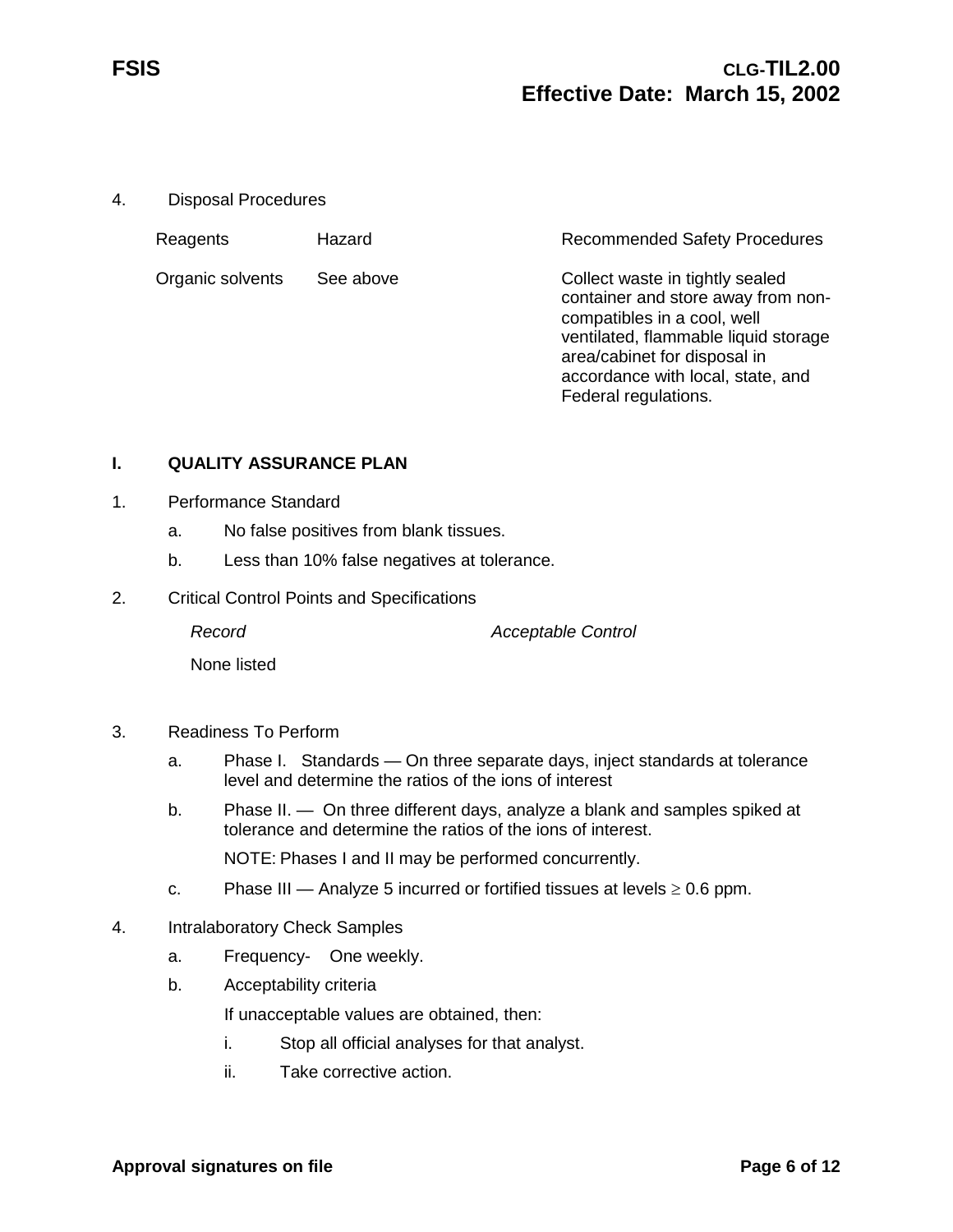5. Sample Acceptability and stability

Extracts must be clear and may be stored for up to two weeks if refrigerated.

- 6. Sample Set
	- a. Standards.
	- b. Tissue blank.
	- c. Tissue fortified at level of interest with suspect drug.
	- d. Samples
- 7. Sensitivity
	- a. Lowest detectable level (LDL): Not Applicable
	- b. Lowest reliable confirmation (LRC): 0.6 ppm.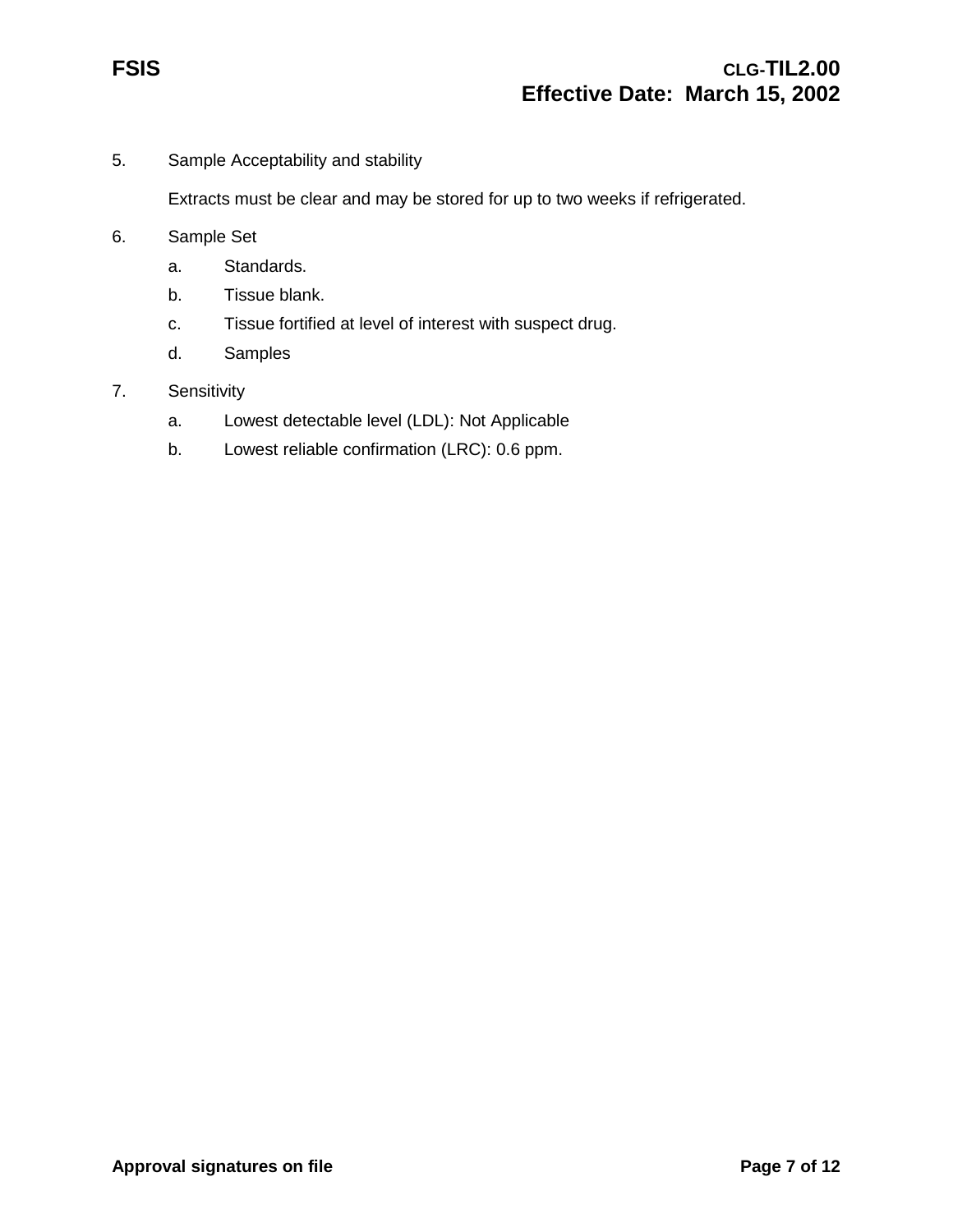#### **J. WORKSHEET**

The following is an example of a worksheet.

| Anaivst:            |  | EWVIFMENT                 |
|---------------------|--|---------------------------|
| Date Started:       |  | Instrument Used (LMS #):  |
| Date Completed:     |  | Tube Lens Offset:         |
|                     |  | Method File Name:         |
| <b>Set Number:</b>  |  | Centrifuge (CNT#):        |
|                     |  | <b>External Standard:</b> |
| <b>Reviewed by:</b> |  | Injection Volume (uL):    |
| (Initials and Date) |  | Mobile Phase "A":         |
|                     |  |                           |

| Analyst:            | <b>EQUIPMENT USED</b>     | <b>ID NUMBER</b> |
|---------------------|---------------------------|------------------|
| Date Started:       | Instrument Used (LMS #):  |                  |
| Date Completed:     | Tube Lens Offset:         |                  |
|                     | Method File Name:         |                  |
| <b>Set Number :</b> | Centrifuge (CNT#):        |                  |
|                     | <b>External Standard:</b> |                  |
| <b>Reviewed by:</b> | Injection Volume (uL):    |                  |
| (Initials and Date) | Mobile Phase "A":         |                  |
|                     | Mobile Phase "B":         |                  |
|                     | Mobile Phase "C":         |                  |

#### **Confirmation Sample Analysis Data**

|        |            |        |               |          |                   | . .                                 |                        |            |
|--------|------------|--------|---------------|----------|-------------------|-------------------------------------|------------------------|------------|
|        | <b>RMS</b> | R-222  |               |          | TIL               | TIL Ion Ratio                       |                        | Tilmicosin |
| Sample | Lab.       | Lab.   | <b>Tissue</b> | Dilution | Ret. Vs. Standard | m/z (678/522)                       | Reasonable Mass        | Result     |
| Number | Number     | Number | Code          | Factor   | Time $(\pm 5\%)$  | Ion Ratio ± 20% (vs. External std.) | Spectra match? Y or N? | $+$ or $-$ |
|        |            |        |               |          |                   |                                     |                        |            |
|        |            |        |               |          |                   |                                     |                        |            |
|        |            |        |               |          |                   |                                     |                        |            |
|        |            |        |               |          |                   |                                     |                        |            |
|        |            |        |               |          |                   |                                     |                        |            |
|        |            |        |               |          |                   |                                     |                        |            |
|        |            |        |               |          |                   |                                     |                        |            |
|        |            |        |               |          |                   |                                     |                        |            |
|        |            |        |               |          |                   |                                     |                        |            |
|        |            |        |               |          |                   |                                     |                        |            |
|        |            |        |               |          |                   |                                     |                        |            |
|        |            |        |               |          |                   |                                     |                        |            |
|        |            |        |               |          |                   |                                     |                        |            |
|        |            |        |               |          |                   |                                     |                        |            |

REMARKS: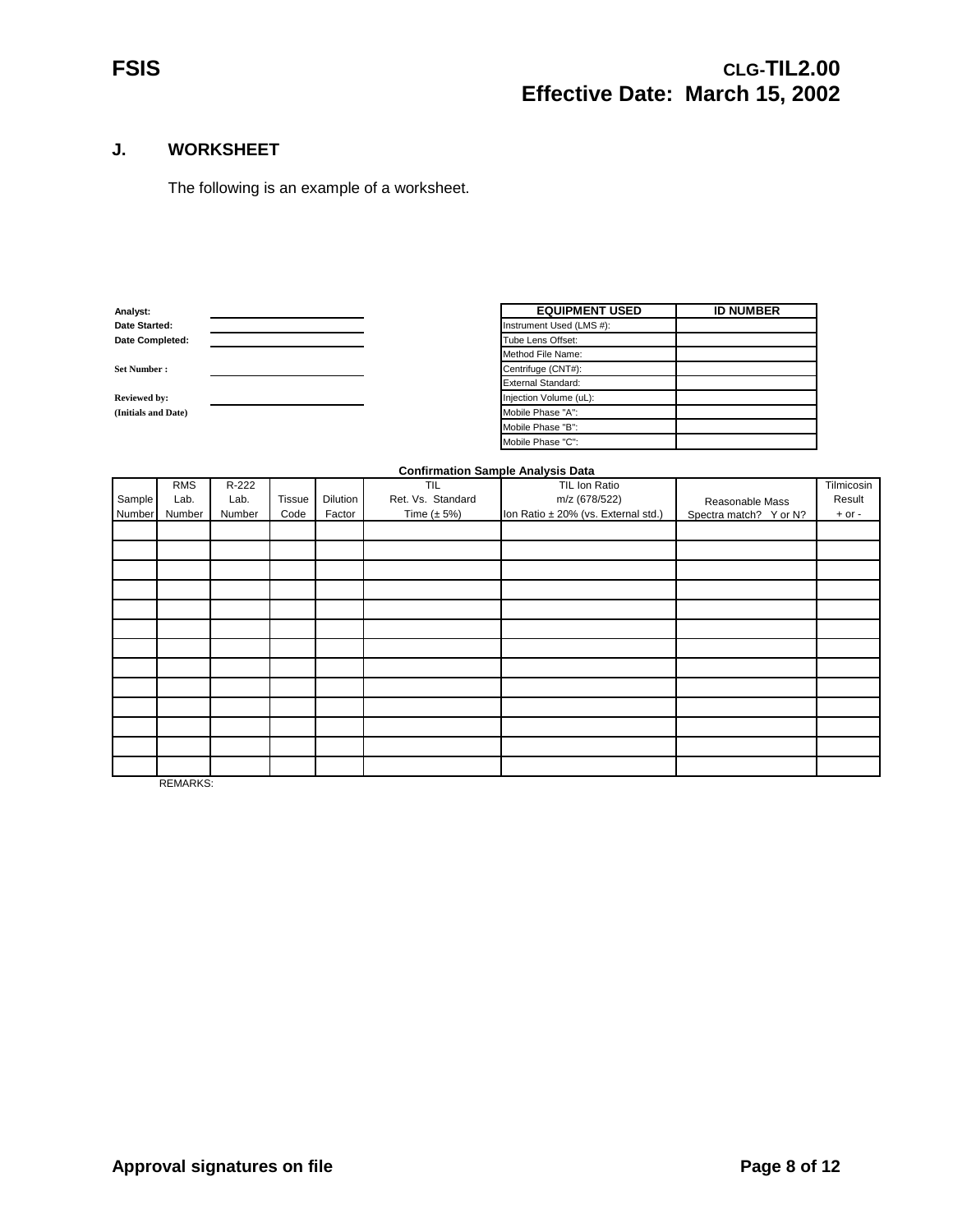

### **K. CHROMATOGRAMS AND SPECTRA**

Figure 1. Blank Beef Liver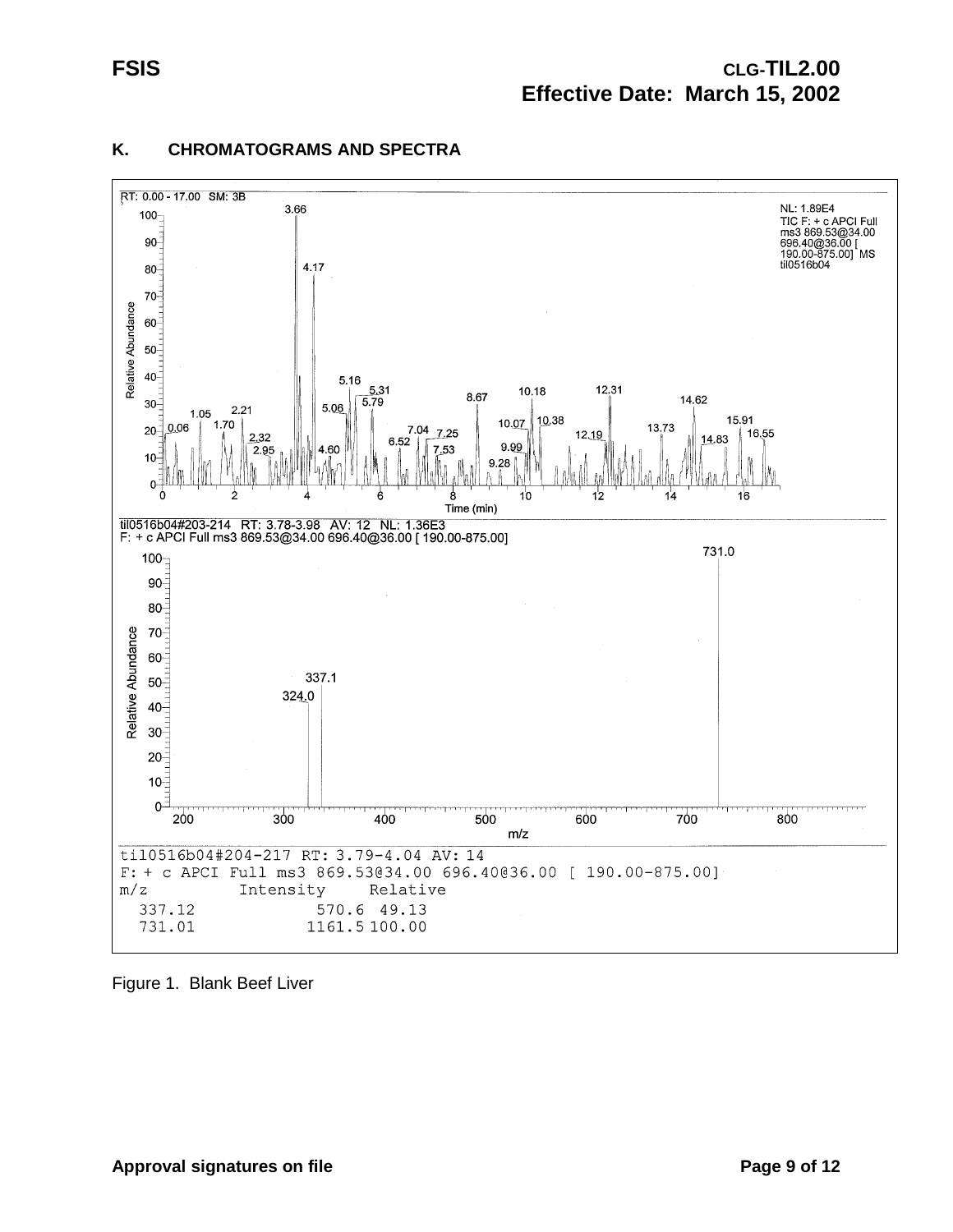## **FSIS CLG-TIL2.00 Effective Date: March 15, 2002**



Figure 2. Beef Liver Recovery, 0.6 ppm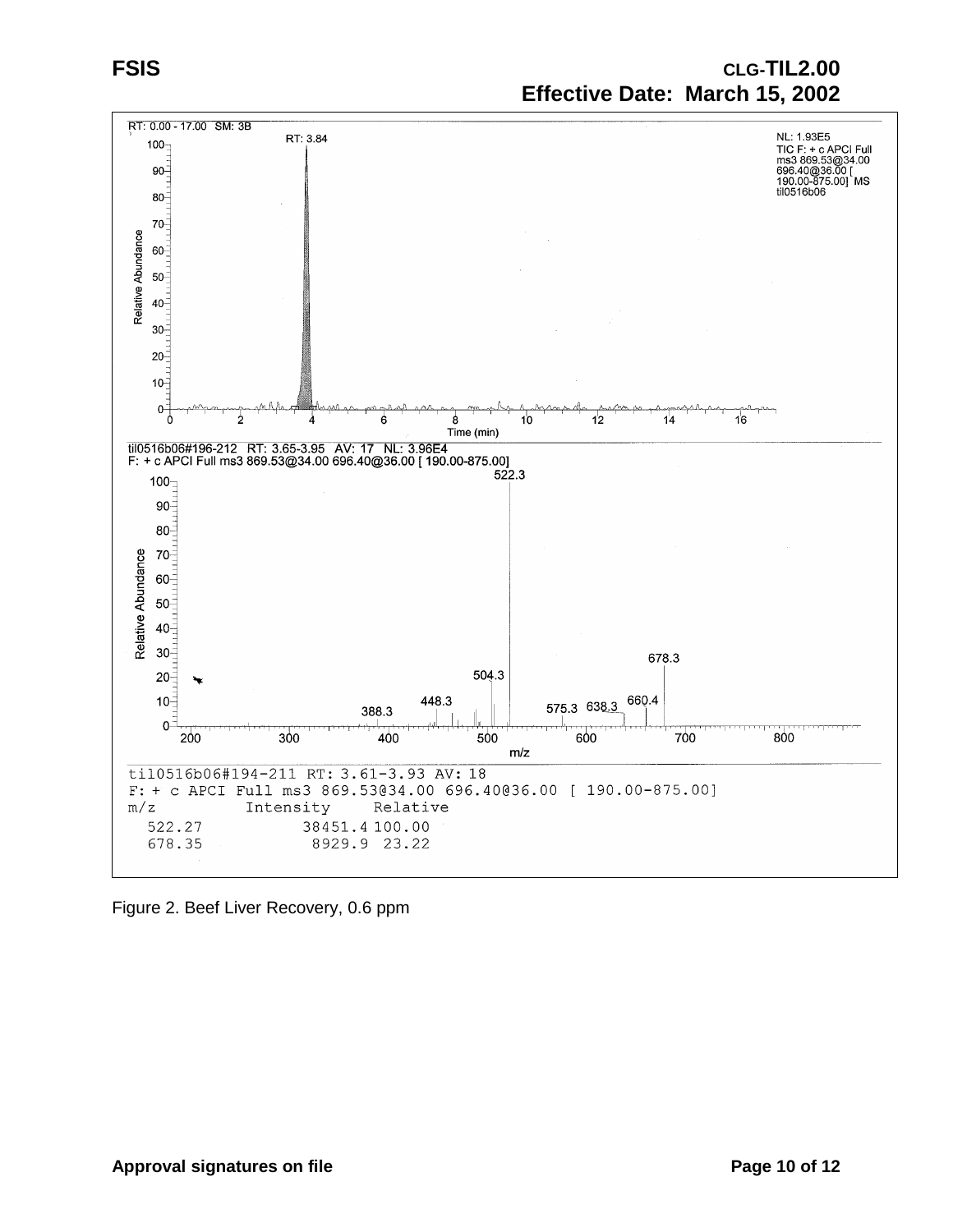

Figure 3. Beef Liver Recovery, 1.2 ppm